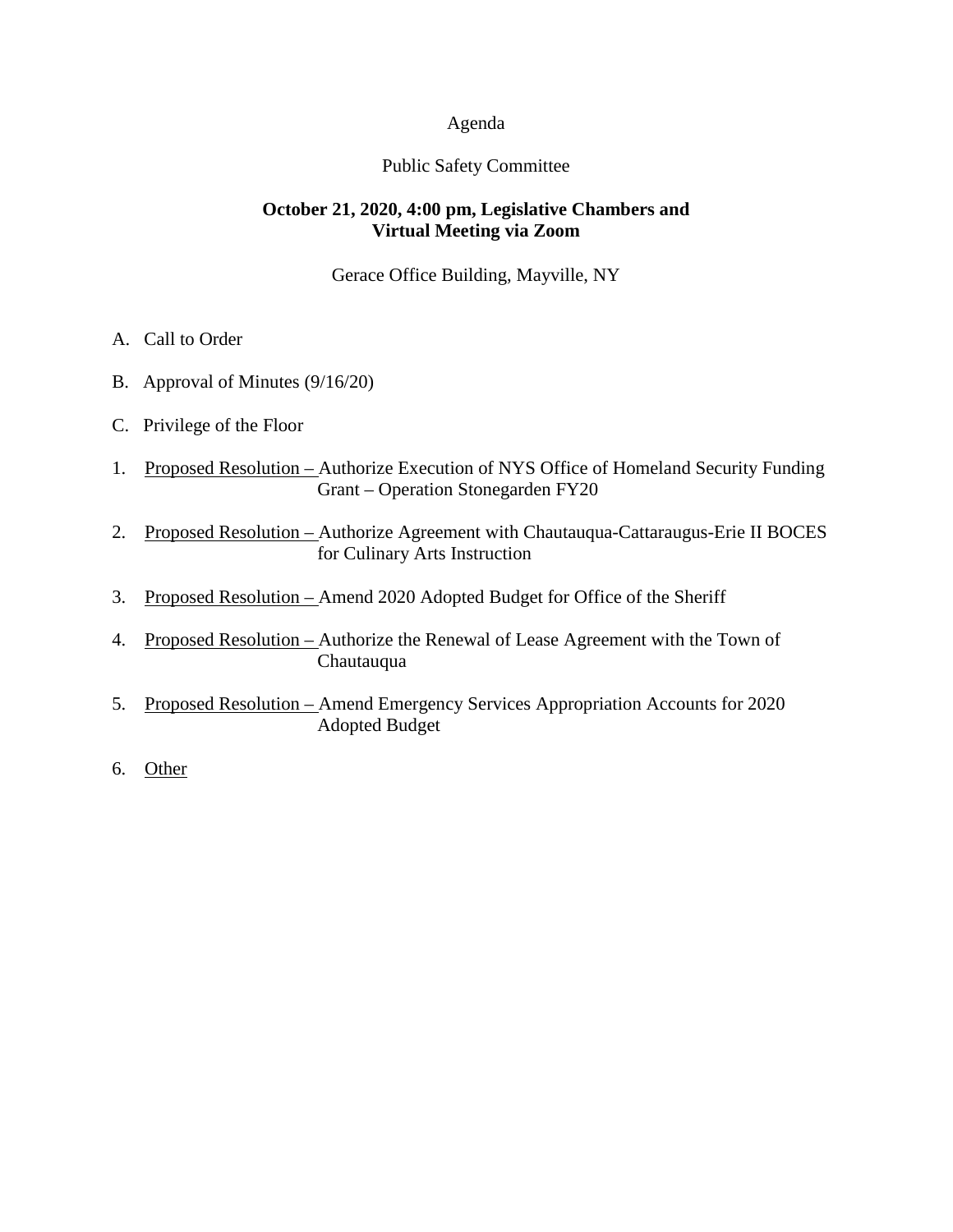DWB 9/30/20 KMD 09/30/20 TMT 09/30/20 SMA 10/01/20 KLC 10/2/20 PMW 10/8/20

**TITLE:** Authorize Execution of New York State Office of Homeland Security Funding Grant—Operation Stonegarden FY20

**BY:** Public Safety and Audit & Control Committees:

**AT THE REQUEST OF:** County Executive Paul M. Wendel, Jr.:

WHEREAS, the County Sheriff's Office received notice that the State of New York Office of Homeland Security approved the application submitted to the Office of Homeland Security and Emergency Services Program Grant for the further implementation of Operation Stonegarden; and

WHEREAS, the State of New York will provide funding for a FY20 grant in the amount of \$97,244, with no local funds, for a contract period of September 1, 2020 through August 31, 2023; and

WHEREAS, an appropriate portion of the revenue from this grant is included in the 2021 Tentative Budget; now therefore be it

RESOLVED,That the County Executive is authorized to execute an agreement to secure the grant funding with the New York State Office of Homeland Security.

**\_\_\_\_\_\_\_\_\_\_\_\_\_APPROVED \_\_\_\_\_\_\_\_\_\_\_\_\_VETOES (VETO MESSAGE ATTACHED)**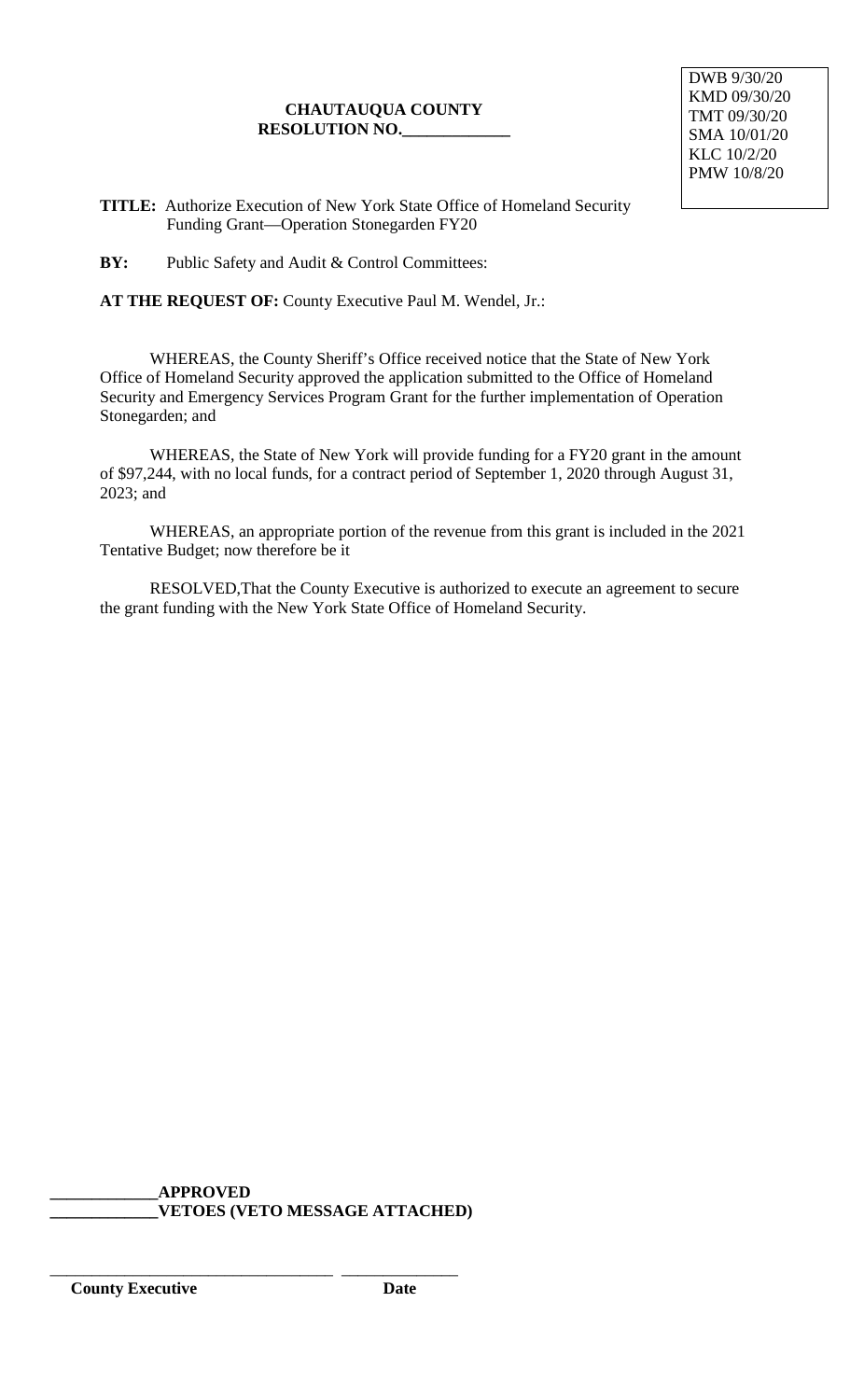**TITLE:** Authorize Agreement with Chautauqua-Cattaraugus Erie II BOCES for Culinary Arts **Instruction** 

**BY:** Public Safety and Audit & Control Committees:

**AT THE REQUEST OF:** County Executive Paul M. Wendel, Jr.:

WHEREAS, Chautauqua County is required pursuant to the New York State Correction Law and Education Law to provide appropriate educational services to eligible inmates housed at the County Jail; and

WHEREAS, Chautauqua-Cattaraugus Erie II BOCES has successfully administered various education programs at the jail, and has the ability to oversee a culinary arts program; and

WHEREAS, Chautauqua County desires to offer a culinary arts program to eligible inmates in an effort to assist such inmates in obtaining gainful employment when released from jail, and has negotiated a tentative agreement with BOCES for the period of August 1, 2020 through July 31, 2021, with payments to be made by BOCES to the County of Chautauqua for a total sum not to exceed \$39,393; and

WHEREAS, an appropriate portion of the revenue from this agreement is included in the 2020 Adopted Budget and the 2021 Tentative Budget; now therefore be it

RESOLVED, That the County Executive is hereby authorized and empowered to execute an agreement with Chautauqua-Cattaraugus Erie II BOCES for a culinary arts instruction program.

**\_\_\_\_\_\_\_\_\_\_\_\_\_APPROVED \_\_\_\_\_\_\_\_\_\_\_\_\_VETOES (VETO MESSAGE ATTACHED)**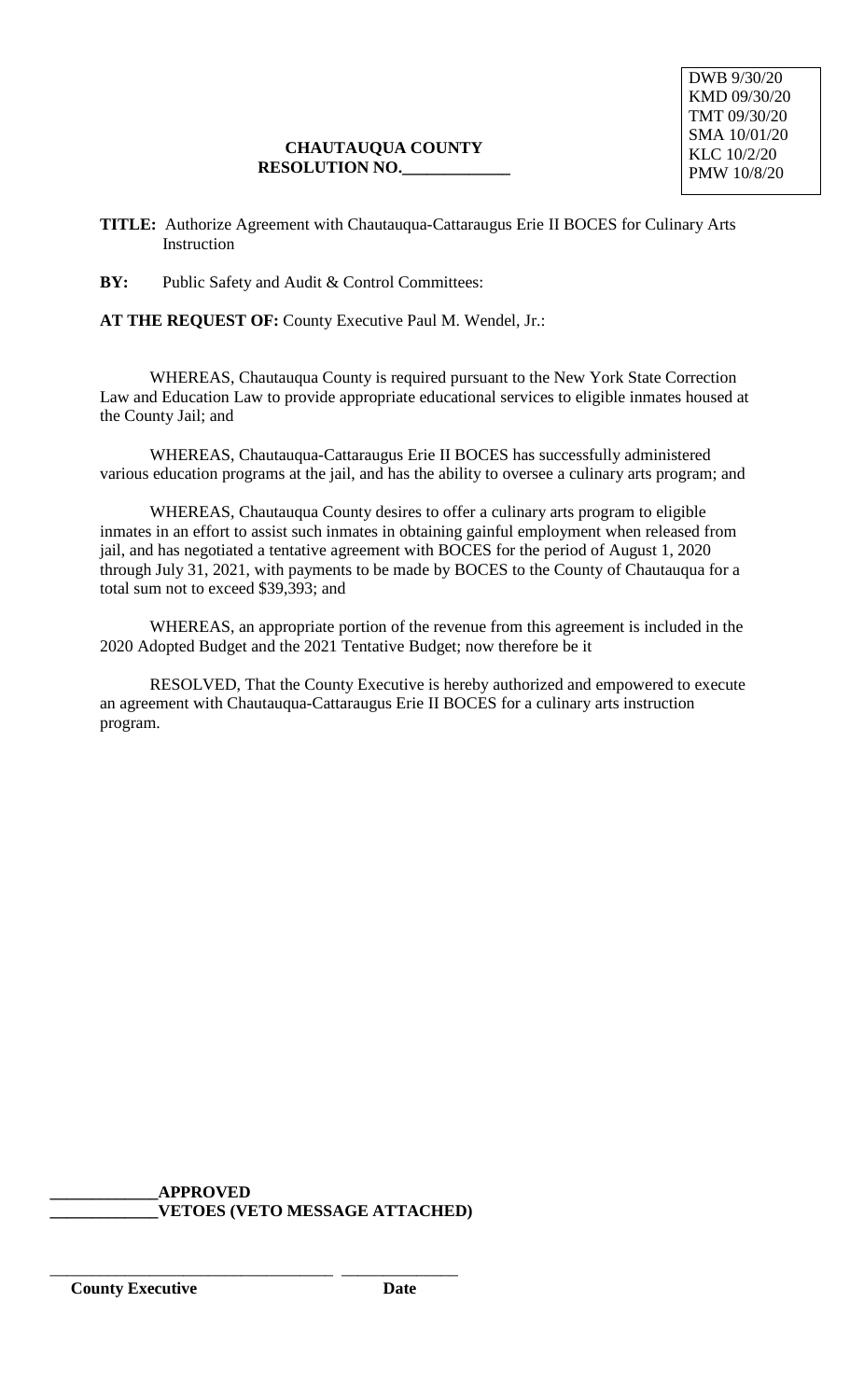**TITLE:** Amend 2020 Adopted Budget for Office of the Sheriff

**BY:** Public Safety and Audit & Control Committees:

**AT THE REQUEST OF:** County Executive Paul M. Wendel, Jr.:

WHEREAS, some Office of the Sheriff expenses are expected to exceed initial budgetary estimates; and

WHEREAS, the Office of the Sheriff expects to receive revenues in excess of budget; now therefore be it

RESOLVED, That the Director of Finance is hereby authorized and directed to make the following changes to the 2020 Adopted Budget:

# INCREASE APPROPRIATION ACCOUNTS:

| A.3110.GRNT.4                     | Contractual - Sheriff - Sheriff Grants                            |       | \$16,927  |
|-----------------------------------|-------------------------------------------------------------------|-------|-----------|
| A.3020.PSCN.4                     | Contractual - Publ Safety Communication - Pub Sfty Communications |       | \$68,276  |
| $A.3110.---2$                     | Equipment - Sheriff                                               |       | \$30,000  |
|                                   |                                                                   | Total | \$115,203 |
| <b>INCREASE REVENUE ACCOUNTS:</b> |                                                                   |       |           |
| A.3110.GRNT.R438.9000             | Federal Aid-Other Public Safety Aid                               |       | \$16,927  |
| A.3020.PSCN.R277.0000             | Miscellaneous-Other Unclassified Rev                              |       | \$68,276  |
| $A.3110$ $R262.6000$              | Fines & Forfeitures-Restricted-Forfeiture                         |       | \$30,000  |
|                                   |                                                                   | Total | \$115,203 |

**\_\_\_\_\_\_\_\_\_\_\_\_\_APPROVED \_\_\_\_\_\_\_\_\_\_\_\_\_VETOES (VETO MESSAGE ATTACHED)**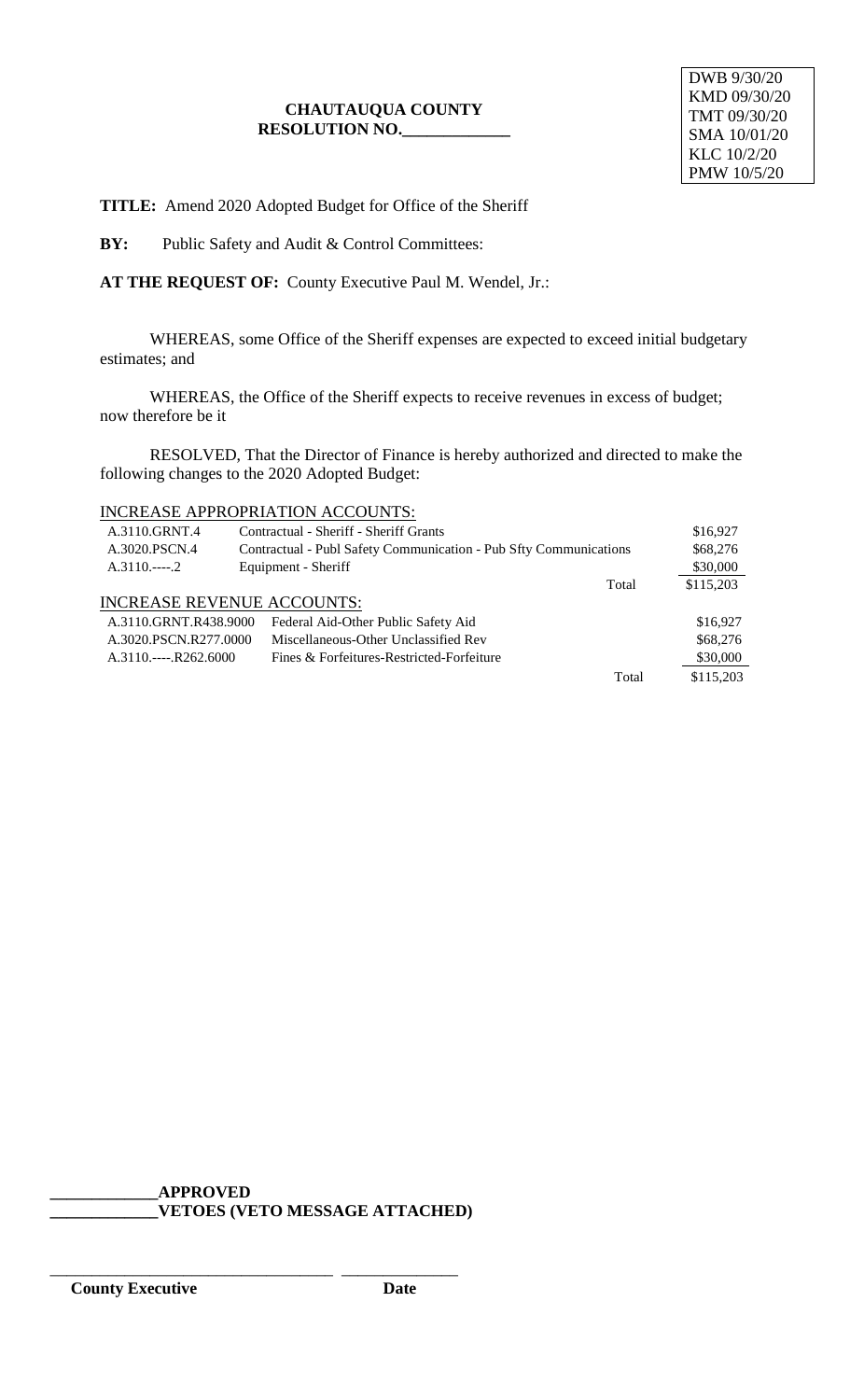**TITLE:** Authorize the Renewal of Lease Agreement with the Town of Chautauqua

**BY:** Public Safety and Audit & Control Committees:

AT THE REQUEST OF: County Executive Paul M. Wendel, Jr.:

 WHEREAS, pursuant to County Resolution 154-10 and 91-06 the County has been leasing office space from the Town of Chautauqua for the County Office of Emergency Services; and

 WHEREAS, with the expiration of the existing lease, the County would like to enter into a new lease agreement with the Town of Chautauqua so the County may continue using this space; and

 WHEREAS, it is appropriate for the County to lease such space from the Town of Chautauqua in order to continue Emergency Services in Chautauqua County; and

 WHEREAS, the Town of Chautauqua is willing to continue to lease to County the currently occupied space in its Municipal Building; therefore be it

 RESOLVED, That the County Executive is hereby authorized and empowered to execute a lease agreement with Town of Chautauqua, 2 Academy Street, Mayville, substantially in accordance with the following:

| 1. Premises:  | Approximately 5,900 square feet (Suite A)                 |  |
|---------------|-----------------------------------------------------------|--|
|               | at 2 Academy Street, Mayville, New York.                  |  |
| 2. Term:      | One five-year term, with the ability to terminate with at |  |
|               | ninety (90) days' notice.                                 |  |
| 3. Rent:      | \$1,200.00 per month effective $1/1/21$ , \$1000.00 per   |  |
|               | month for 7/1-12/31/20                                    |  |
| 4. Utilities: | \$100.00 per month effective $1/1/21$                     |  |

**\_\_\_\_\_\_\_\_\_\_\_\_\_APPROVED \_\_\_\_\_\_\_\_\_\_\_\_\_VETOES (VETO MESSAGE ATTACHED)**